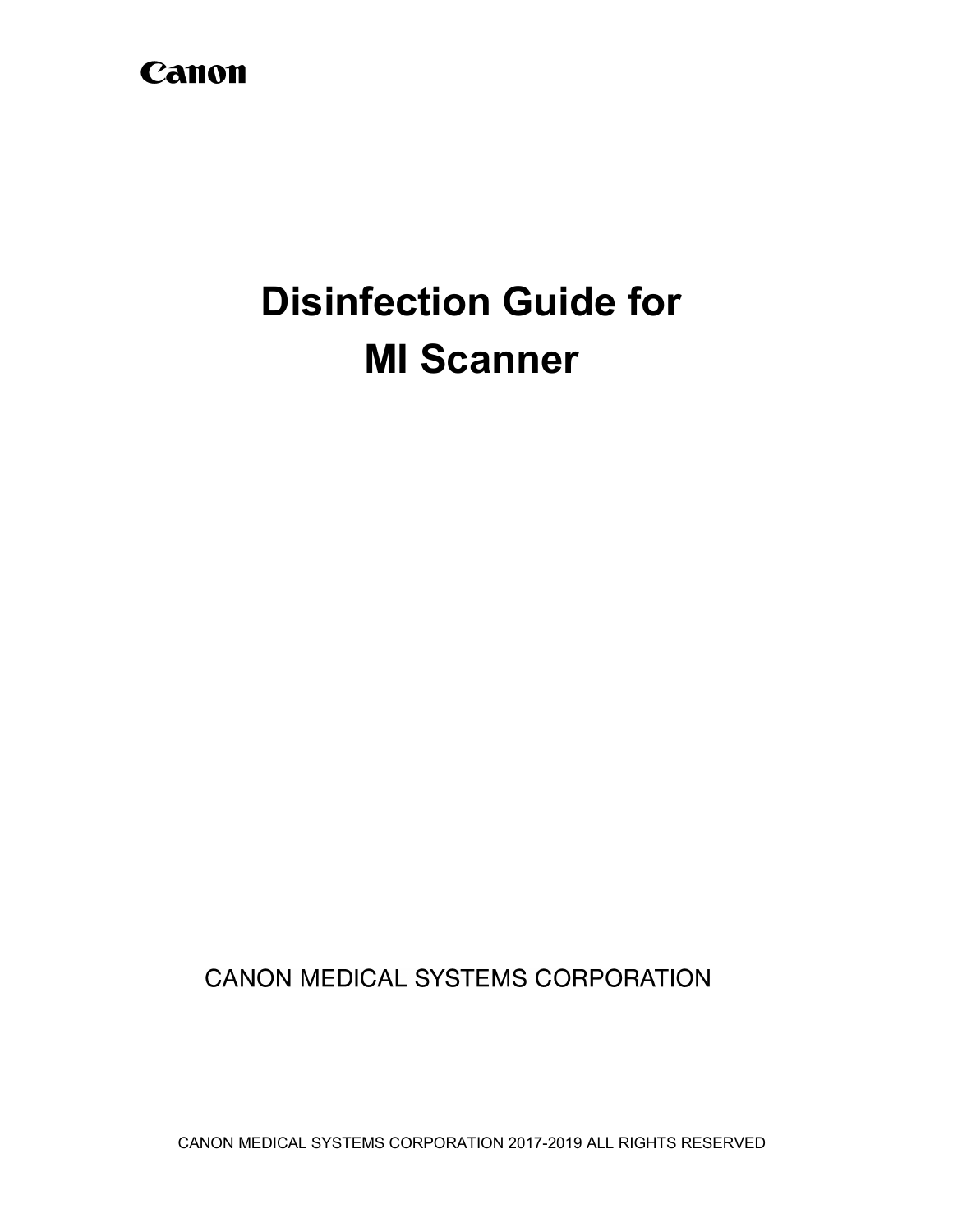## **5.3 Cleaning and Disinfection**

After operating the unit, clean the unit, optional units, and the room.

If disinfection is required due to the presence of blood etc., perform thorough disinfection following the procedures described in this subsection.

| A DANGER  | This system is not explosion-proof. Therefore, do not use flammable<br>or explosive gases near the system. If flammable or explosive gases<br>enter the system, a fire or explosion may occur.<br>After cleaning or disinfection, ventilate the room sufficiently |
|-----------|-------------------------------------------------------------------------------------------------------------------------------------------------------------------------------------------------------------------------------------------------------------------|
|           | before turning ON the power supply.                                                                                                                                                                                                                               |
|           |                                                                                                                                                                                                                                                                   |
| A WARNING | 1.<br>Ensure safety whenever the customer carries out maintenance<br>and checks.                                                                                                                                                                                  |
|           | $\ast$<br>Be sure to turn OFF the power supply of the system before<br>cleaning and disinfection. If the system power is ON, switches<br>may be activated accidentally, resulting in personal injury.                                                             |
|           | 2.<br>Follow the instructions below to prevent unnecessary exposure<br>to radiation when handling a radioactive source. Contact your<br>Toshiba service representative for details.                                                                               |
|           | $\star$<br>Conduct a radiation leak inspection at the predetermined<br>intervals if required to do so by national or local regulation.                                                                                                                            |
|           | $\ast$<br>Be sure to store the radioactive source using the specified<br>storage method. Do not bring it out from the storage location<br>except when absolutely necessary.                                                                                       |
|           | $\ast$<br>During work involving the radioactive source, do not permit<br>anyone other than the person who will perform the work to enter<br>the scanning room.                                                                                                    |
|           | The person handling the radioactive source must wear protective<br>clothes and/or use protective devices to prevent unnecessary<br>exposure to radiation.                                                                                                         |
|           | $\star$<br>When a radioactive source is delivered, keep all the packing<br>materials. Use these packing materials to dispose of or transport<br>the source, or to return the source to the supplier.                                                              |
|           | $\ast$<br>If a radiation leak from the radioactive source is detected, take<br>appropriate measures, including repair and disposal of the<br>source, as specified by national or local regulations.                                                               |
|           | $\ast$<br>When a radioactive source is to be disposed of, observe the<br>relevant national or local regulations.                                                                                                                                                  |
|           |                                                                                                                                                                                                                                                                   |

\* Usually, do not turn OFF the distribution board/power distributor.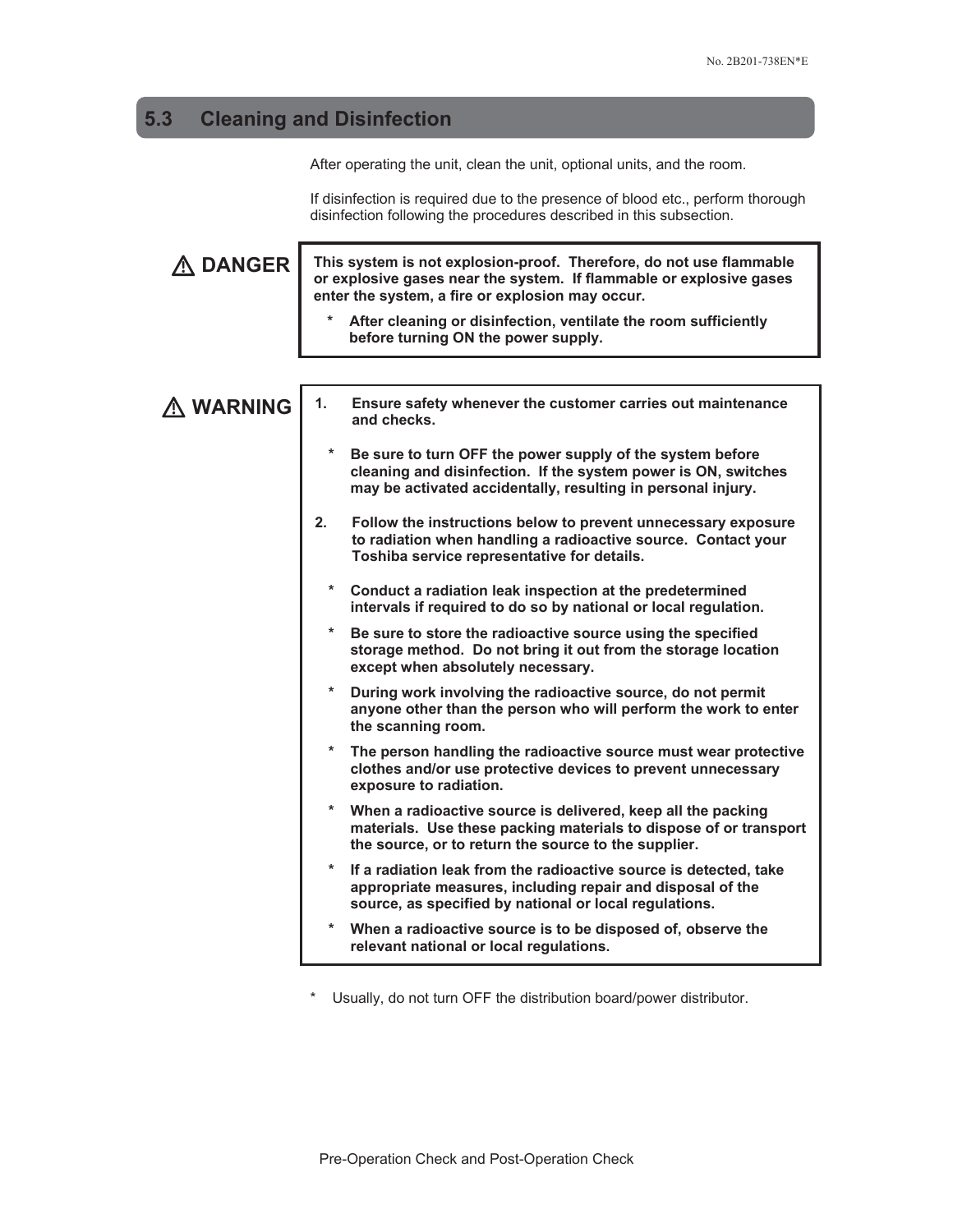### **CAUTION This system is not designed to be used for disinfection or sterilization based on the classification of Spaulding's level of disinfection. When the system or the optional devices are stained with blood and disinfection is required, read the handling instructions for the disinfectant to be used, fully understand the precautions required and its characteristics before using it, and disinfect the unit, accessories, and options according to the instructions of the hospital's infection control officer. CAUTION** When cleaning or disinfecting the system, take care not to damage the system. If a change appears in the system after disinfection, stop using the system and contact your Toshiba service representative for repair. Use only the specified disinfectants for sterilization in the specified manner and frequency. Failure to do so may result in discoloration or cracking of the surface finish, or in damage to rubber or plastic parts. Do not clean the unit with organic solvents (such as paint thinner) or abrasive cleansers because they may cause damage or discoloration.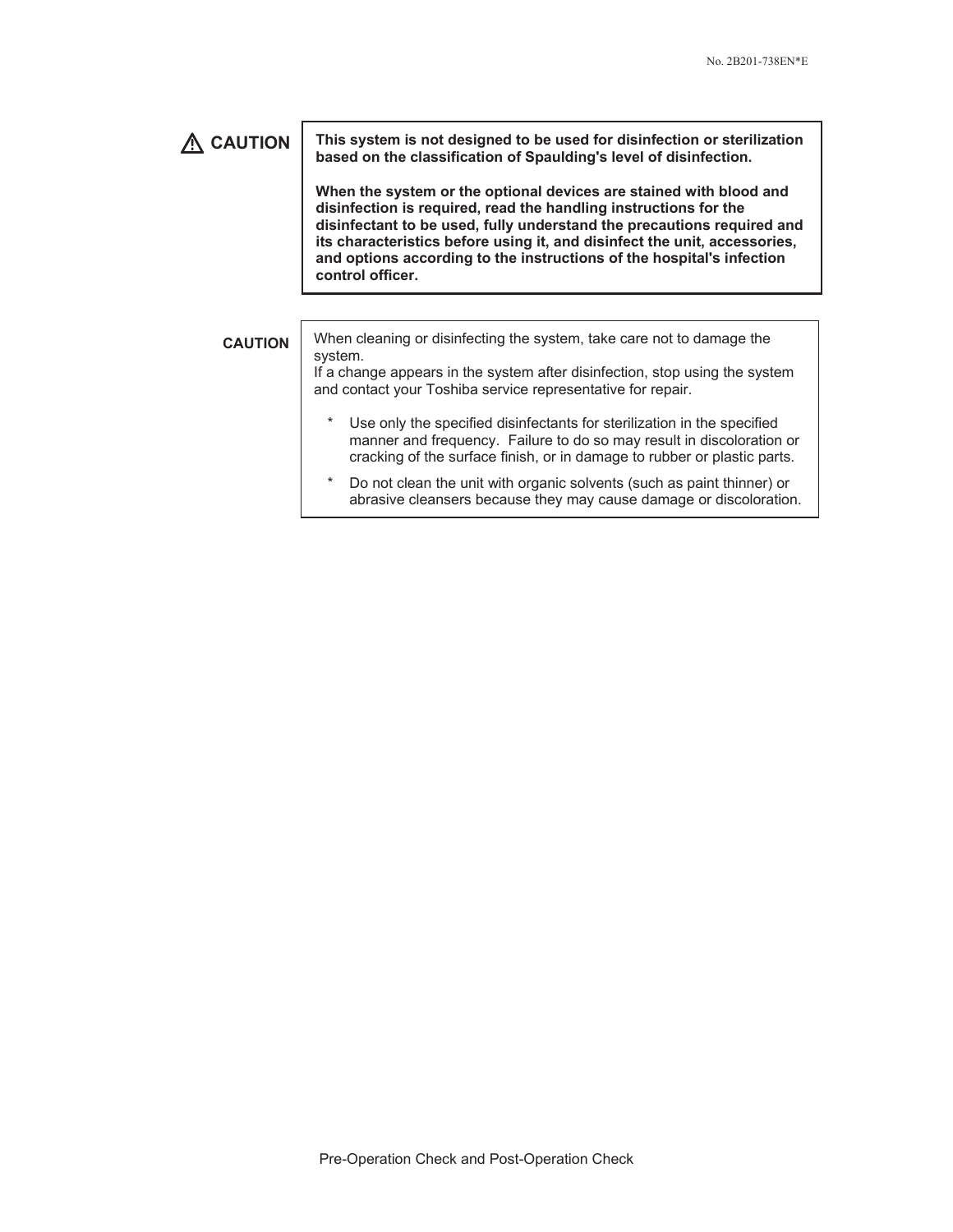#### **5.3.1 Cleaning**

(1) Cleaning of the unit

Wipe off stains with a soft cloth moistened with mild detergent.

- Dilute mild detergent to the concentration specified by the manufacturer.
- Moisten a soft cloth with the diluted detergent, and then wring it out firmly so that the detergent does not drip from the cloth.
- Wipe off stains, then wipe the unit again using a dry soft cloth.
- (a) Cleaning of the dome cover joining section

If it is necessary to clean the dome cover joining section, contact your Toshiba service representative.



(b) Cleaning of covers of the couch movement base running rails

Confirm that there are no objects on the covers of the couch movement base rails on which the patient couch runs.

Any foreign object found should be removed.



(2) Cleaning of the room

Remove dust from the room using a vacuum cleaner. When scrubbing the floor, use a tightly wrung out mop or cloth so that water does not drip.

Pre-Operation Check and Post-Operation Check